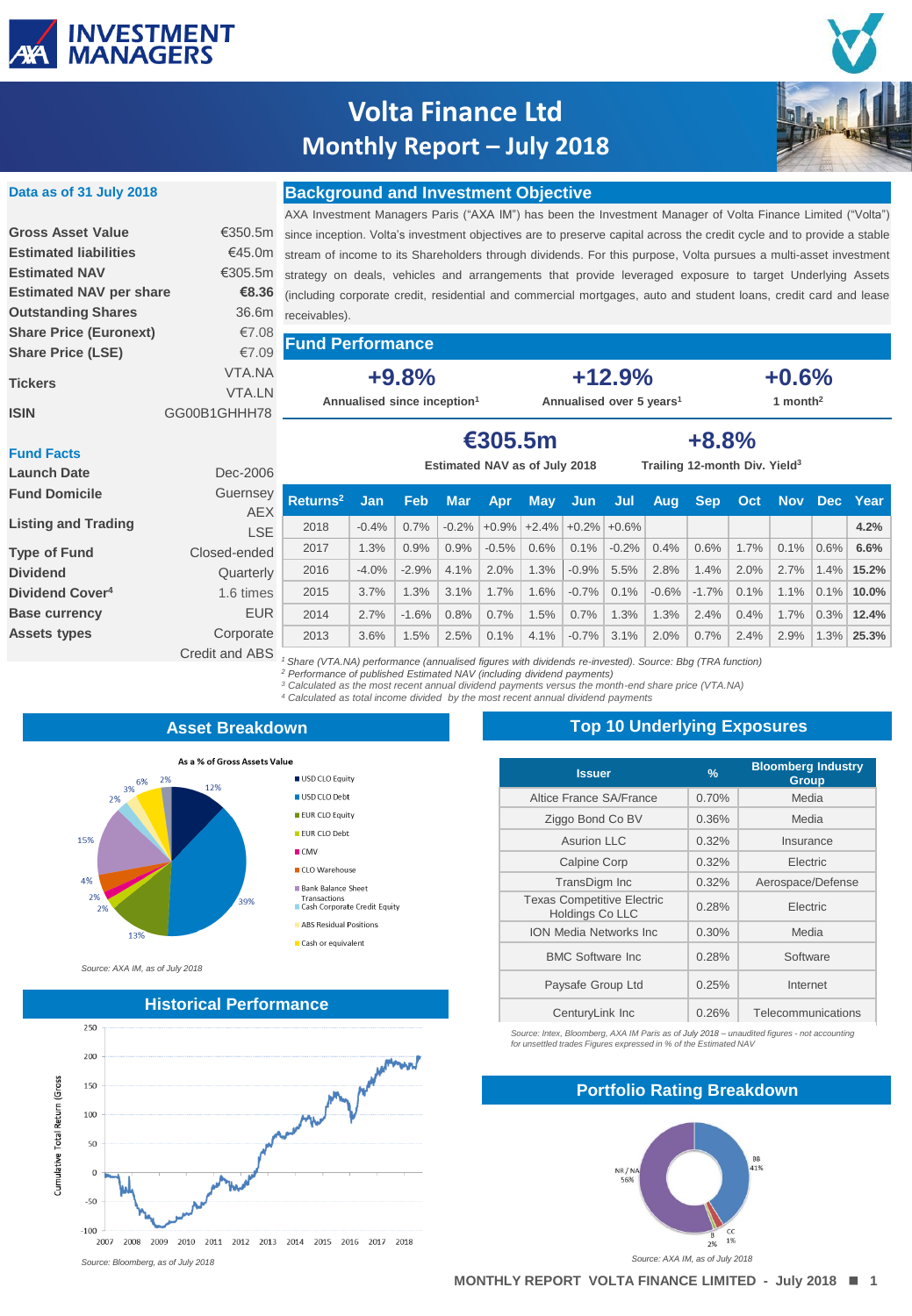



# **Volta Finance Ltd Monthly Report – July 2018**

#### **Monthly Commentary**

In July, Volta's Estimated NAV\* performance was +0.6%, an encouraging performance in a context of relatively quiet credit markets in general.

In July, mark-to-market performances of Volta's asset classes, in local currencies, were: +1.4% for Bank Balance Sheet Transactions; +3.7% for CLO Equity tranches; -0.2% for CLO Debt tranches, -0.9% for Cash Corporate Credit deals and 0.0% for ABS.

The negative performance from CLO debt reflects short term oversupply in the primary CLO market. There is too much CLO trying to price, refinance or reset at the same time. We expect this issue to persist for the remainder of August and probably into September as well. However, we consider this to be an opportunity to look to acquire CLO debt tranches at attractive pricing, after Volta's tilt towards equity tranches in recent months.

During the month, Volta invested the equivalent of €19.4m (various contributions to the 4 CLO warehouses that have been opened previously, the roll of 3 USD BB CLO debt tranches and the purchase of one Euro CLO equity position derived from one of the Company's open European warehouses). On average, and under market standard assumptions, the projected IRR of such instruments is in the area of 12%. Three USD CLO debt tranches were called during the month and represented the equivalent of €9.4m.

In July, Volta generated the equivalent of €7.2m in interest and coupons net of repo costs (non-euro amounts translated into euro using end-ofmonth cross currency rates). This brings the total cash amount generated during the last six months in terms of interest and coupons to €19.8m, a level unseen for several years. €2.6m of these €19.8m are coupons arising from reset of existing CLO Equity positions. Although Refinancing/Reset of CLO have been a very active market for the last two years it could become less profitable on a long term basis.

The increase in interest and coupons generated from Volta's assets continues, reflecting the increase in the 3 month USD Libor rate as well as the growing importance of the CLO Equity bucket in the portfolio (being the asset class with the highest cash on cash contribution).

| Market Value (€m)          |       | Breakdown (% GAV)                      |            |  |  |
|----------------------------|-------|----------------------------------------|------------|--|--|
|                            |       | <b>USD CLO Equity</b>                  | 12.2%      |  |  |
|                            |       | USD CLO Debt                           | 38.7%      |  |  |
| CLO                        | 252.3 | <b>EUR CLO Equity</b>                  | 13.4%      |  |  |
|                            |       | <b>EUR CLO Debt</b>                    | 2.2%       |  |  |
|                            |       | <b>CMV</b>                             | 1.8%       |  |  |
|                            |       | CLO Warehouse                          | 3.9%       |  |  |
| Synthetic Corporate Credit | 52.7  | Synthetic Corporate Credit Equity      | 0.0%       |  |  |
|                            |       | <b>Bank Balance Sheet Transactions</b> | 15.0%      |  |  |
| Cash Corporate Credit      | 8.8   | Cash Corporate Credit Equity           | 2.5%       |  |  |
|                            |       | Cash Corporate Credit Debt             | 0.0%       |  |  |
| ABS                        | 17.2  | <b>ABS Residual Positions</b>          | 2.5%       |  |  |
|                            |       | <b>ABS</b> Debt                        | 2.4%       |  |  |
| Cash or equivalent         | 19.6  | Cash or equivalent                     | 5.6%       |  |  |
| GAV                        | 350.5 |                                        |            |  |  |
| Liability                  |       | (42.9) Debt from Repurchase Agreement  | $(12.2)\%$ |  |  |
| Fees due                   |       | (2.1) Fees due to Investment Manager   | (0.6)%     |  |  |
| <b>Estimated NAV</b>       |       | 305.5 Per Share                        | 8.36       |  |  |

**Portfolio Composition by Asset Type**

As planned, we continue to allocate capital to CLO warehousing facilities in order to source new CLO equity positions with attractive economic terms. It is anticipated that two warehouses to which Volta contributed this month should lead to a CLO pricing during Q3 2018. Expected returns on such CLO equity positions are in the area of 13% to 15%.

As of the end of July 2018, Volta's Estimated NAV was €305.5m or €8.36 per share. The GAV stood at €350.5m.

*\*It should be noted that approximately 11.8% of Volta's GAV comprises investments for which the relevant NAVs as at the month-end date are normally available only after Volta's NAV has already been published and investments in certain subordinated notes which are in the process of liquidation for which fully up-to-date prices might be unavailable. Volta's policy is to publish its own* NAV on as timely a basis as possible in order to provide shareholders with Volta's appropriately<br>up-to-date NAV information. Consequently, such investments are valued using the most recently *available NAV for each fund or quoted price for each such subordinated note. The most recently* available fund NAV was for 10.0% of Volta's GAV as at 30 June 2018 and for 1.8% of Volta's GAV *as at 31 March 2018.*

*\*\* "Mark-to-market variation" is calculated as the Dietz-performance of the assets in each bucket, taking into account the Mark-to-Market of the assets at month-end, payments received from the assets over the period, and ignoring changes in cross currency rates. Nevertheless, some residual currency effects could impact the aggregate value of the portfolio when aggregating each bucket.*

#### **Currency and Geography exposures (%)**



*Source: AXA IM, as of July 2018 (% of NAV for ccy / % of GAV for geography)*



#### **Last Eighteen Months Performance Attribution**

*Source: AXA IM, as of July 2018 Source: AXA IM, as of July 2018*